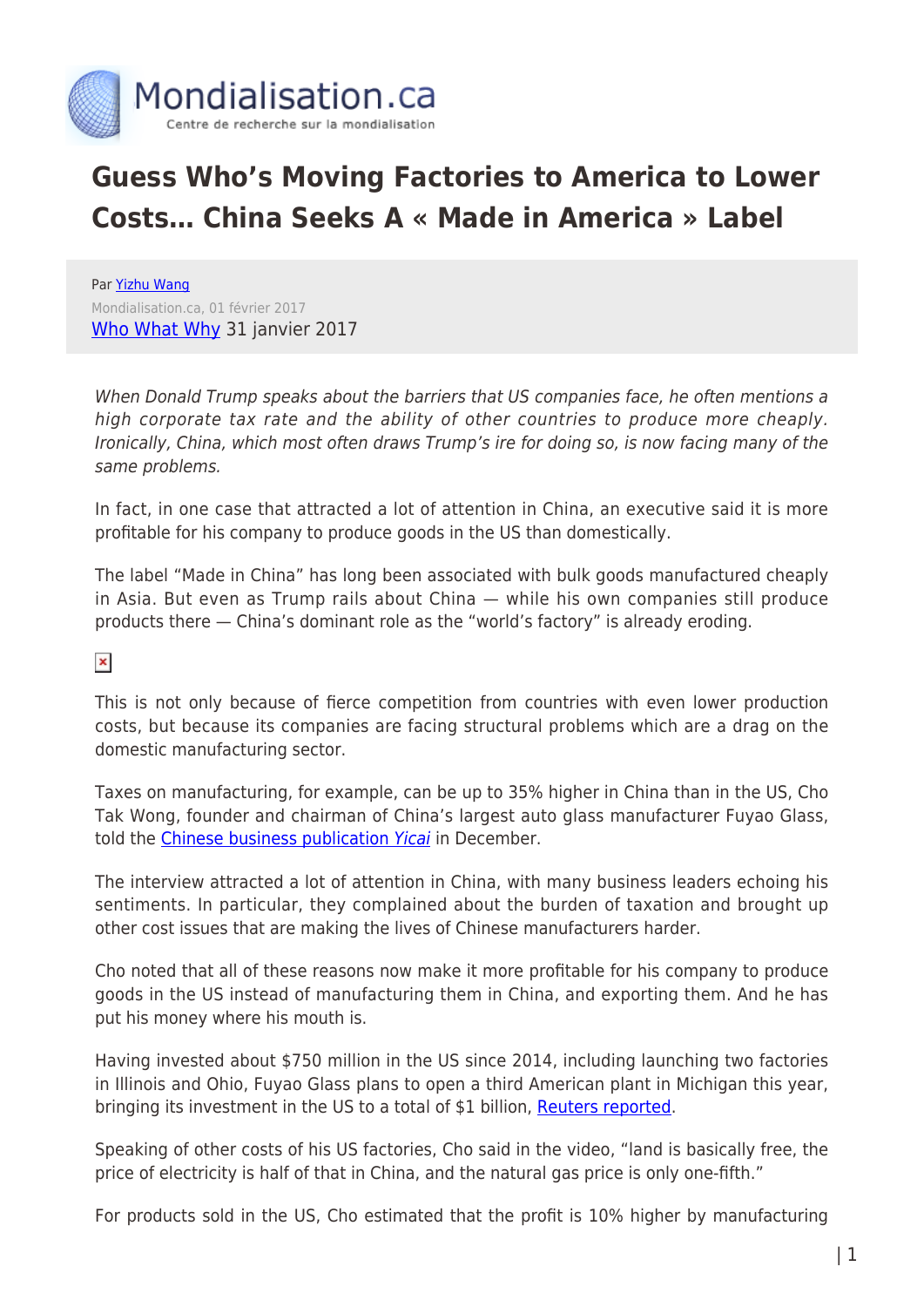there instead of exporting the same goods from China. He listed taxes, utilities and tariffs as factors contributing to his calculation.



Ohio Rep. Steve Chabot meeting with chairman of Fuyao Glass chairman, Cho Tak Wong. Photo credit: [US House of Representatives](http://chabot.house.gov/blog/?postid=359848)

## The Pain of Taxes

Cho attributed the higher taxes to China's value-added tax (VAT) system. While the US only imposes taxes on a company's income, the Chinese government collects taxes on income as well as each phase of the products' circulation in the market, from buying to processing to reselling. For industrial manufacturers who turn raw materials into finished goods, the VAT is usually 17% of the value added.

To counter Cho's complaints, the Chinese government has pointed out that it launched a tax reform scheme beginning in 2011. Its purpose is to gradually cancel the "business tax" on revenues. These new policies have cost the government **about \$17 billion** in lost taxes from the manufacturing industry between May and November of last year, said Xiao Jie, the Minister of Finance, in a press conference.

Only about 1.5% of the taxpayers saw an actual increase in taxes under the new policies, Xiao added.

However, as the cooling economy makes it harder to generate profits, a manufacturer's willingness to tolerate these taxes is reduced, and the extent of the tax cut does not make up for the lower profit, Chinese economist Ba Haiying told WhoWhatWhy.

"Businesses' capacity to afford taxes is being weakened by oversupply, higher labor costs, lower added value and thinner profits in the market, as well as the hit of technology innovations like robots in the labor-intensive manufacturing industry," said Ba Haiying, partner at Beijing-based ZhongHui Certified Tax Agents Company.

The modest tax reform implemented by the Chinese government stands in stark contrast to the plans offered by Trump on the campaign trail and the Republican-led House. The new president proposed to cut the corporate tax rate to 15% while some House Republicans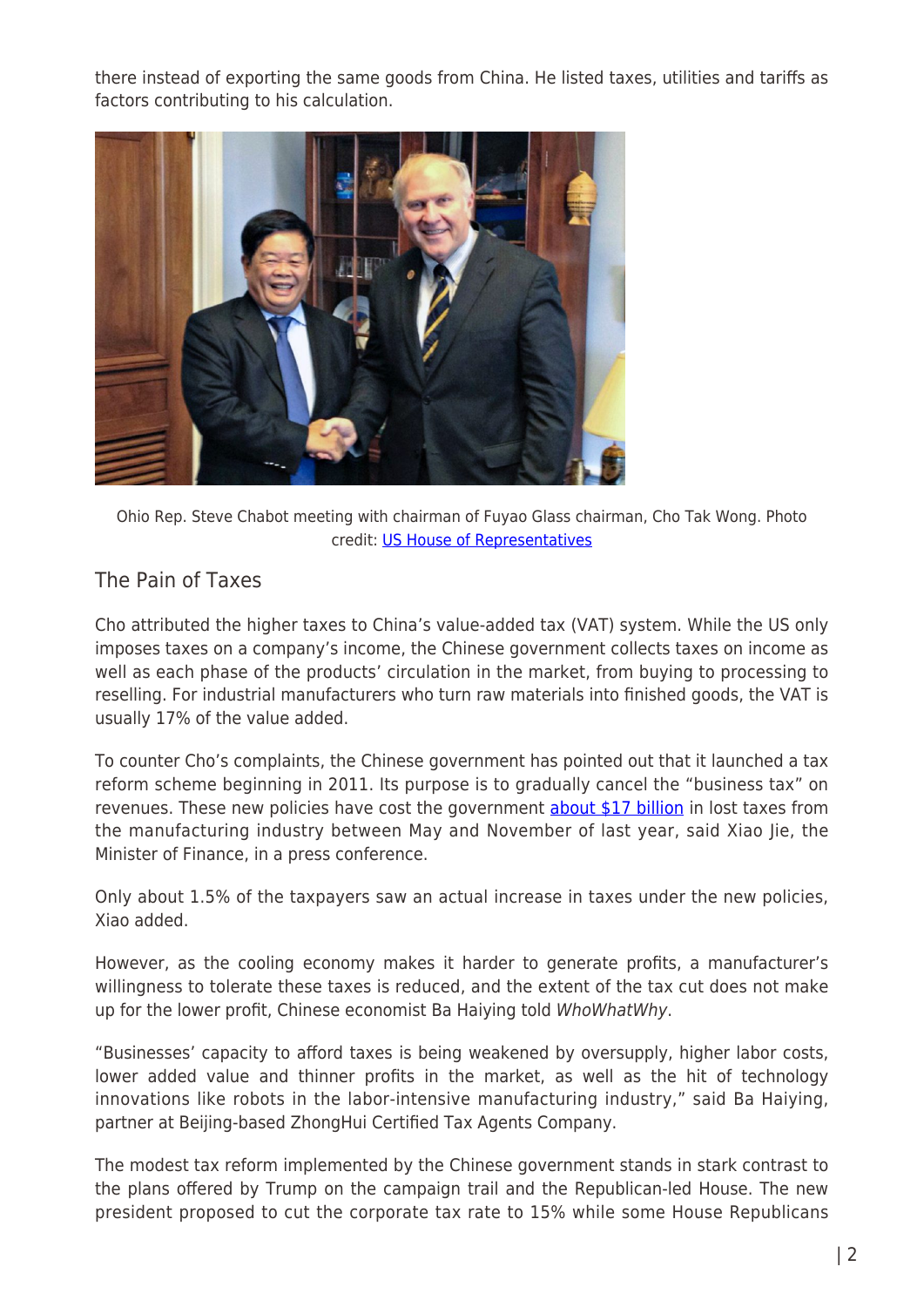want to see it reduced even more.

"Lowering our effective marginal corporate tax rate from its current value of 30%, if not higher, to 0% — as proposed in the House tax plan, will make the US the most tax-attractive developed country in which to invest," Laurence Kotlikoff, an economics professor at Boston University, told WhoWhatWhy.



Fuyao Glass America Photo credit: [FUYAO USA](http://www.fuyaousa.com/)

## Facing the Risk of a US-China Trade War

The possibility of more restrictions on the US-China trade is definitely wracking the nerves of Chinese manufacturers.

Part of what makes it more profitable to produce in the US for Fuyao Glass and other manufacturers is incentives offered by local governments.

In Ohio, for example, the company received a package of benefits that was worth \$30 million and offset the \$15 million it spent to purchase the 1.6 million-square foot facility in Ohio, and another \$15 million in construction costs, Cho said [in an interview with Xinhua.](http://news.xinhuanet.com/fortune/2016-12/27/c_1120193843.htm)

In return, the factories added about 1,700 manufacturing jobs in the US, according to **Fuyao** [Glass' website](http://www.fuyaousa.com/).

It must be noted, however, that Fuyao Glass could not have built a facility in the US without the approval of the Chinese regulators, including the Ministry of Commerce and the National Development and Reform Commission. Chinese leaders see a benefit in moving some production plants out of the country, which is in stark contrast to Trump's protectionist "America First" approach.

"The Chinese government's policies support some manufacturers, like Fuyao, to increase their competitiveness by better collaborating with foreign players [such as General Motors in this case]," Ba said. General Motors had encouraged Fuyao Glass to move some production facilities to the US in order to lower costs.

This is one example of a Chinese company bringing jobs to the US. However, it is unlikely to